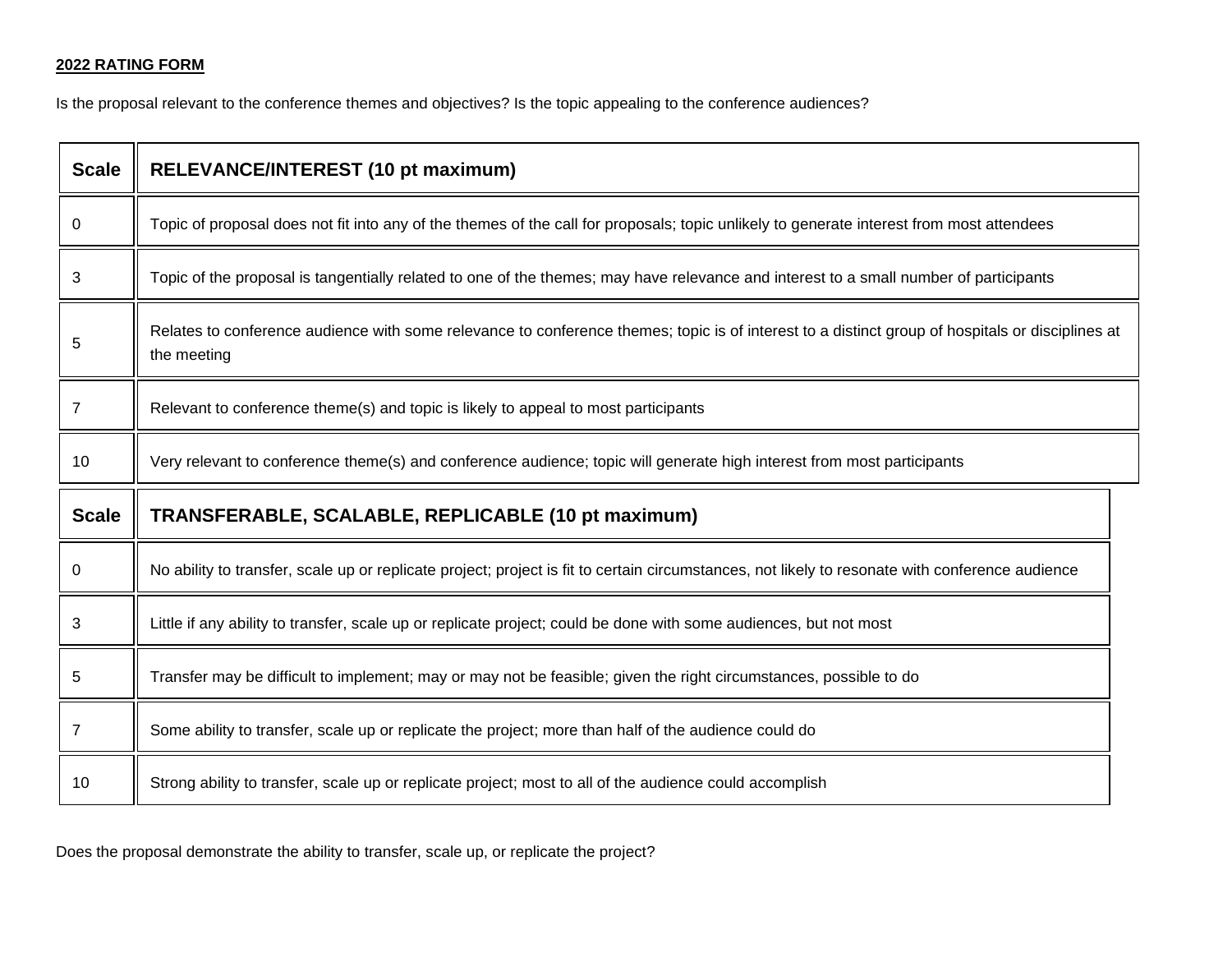| <b>Scale</b> | <b>UNIQUENESS (10 pt maximum)</b>                                                                                                |
|--------------|----------------------------------------------------------------------------------------------------------------------------------|
| 0            | No uniqueness: proposal does not demonstrate original strategies for target audience                                             |
| 3            | Uniqueness is unclear; may already be present in literature and practice; may be considered innovative by subset of the audience |
| 5            | Some aspects of originality or uniqueness                                                                                        |
|              | Proposal offers characteristics that are considered unique and original                                                          |
| 10           | Demonstrates unique practices; proposal will elicit participant excitement as a result of its originality                        |

Will the proposal share unique or innovative strategies to address a common challenge for the conference audiences?

| <b>Scale</b> | <b>RESULTS &amp; OUTCOMES &amp; SUSTAINABILITY (10 pt maximum)</b>                                                                                                                                                                                                 |
|--------------|--------------------------------------------------------------------------------------------------------------------------------------------------------------------------------------------------------------------------------------------------------------------|
|              | The proposal does not address actual or potential results and/or outcomes and is not sustainable                                                                                                                                                                   |
|              | The proposal presents some data, but the numbers are too small or preliminary to be meaningful; potential outcomes are not well<br>articulated; might last for a bit but not long term                                                                             |
| 5            | The proposal presents objective data; potential outcomes are identified but not linked to their potential contribution to pediatric health or<br>children's hospital administration; has potential to be sustainable in certain circumstances                      |
|              | The proposal presents objective data and has significant size and impact; potential outcomes are identified and linked to their anticipated<br>contribution to pediatric health or children's hospital administration; project is sustainable in some environments |
| 10           | The proposal presents significant and convincing data; the proposal's potential to meaningfully contribute to the body of knowledge is<br>extremely high; is sustainable in most environments                                                                      |